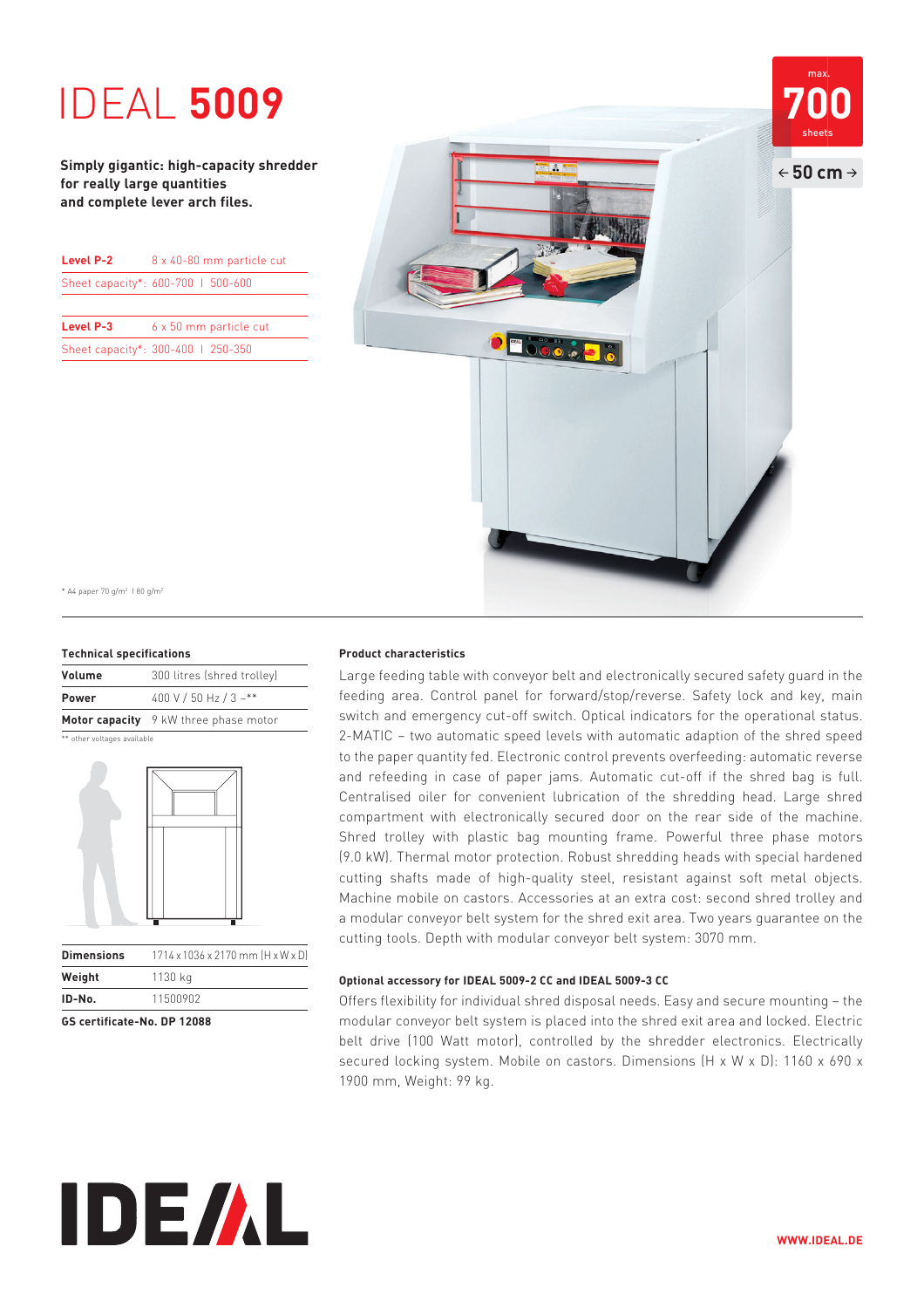## IDEAL **5009**

#### **Features**



#### **CONTROL PANEL**

Ergonomically placed control panel with push buttons for forward / stop / reverse and optical indicators for the operational status of the shredder.



#### **ROBUST SHREDDING HEADS**

Complete lever arch files including metal components can be shredded due to the highquality, tempered steel cutters.



#### **EASY LUBRICATION**

A centralised oiler for easy lubrication of the cutting head is standard equipment on this high-capacity shredder.



#### **SHRED TROLLEY**

The door on the rear side of the shredder is electronically secured and allows safe and easy removal of the shred trolley.



**CONVEYOR BELT SYSTEM**

By using the conveyor belt system the output of the shredder can be doubled (removing of the full plastic bag is not necessary).